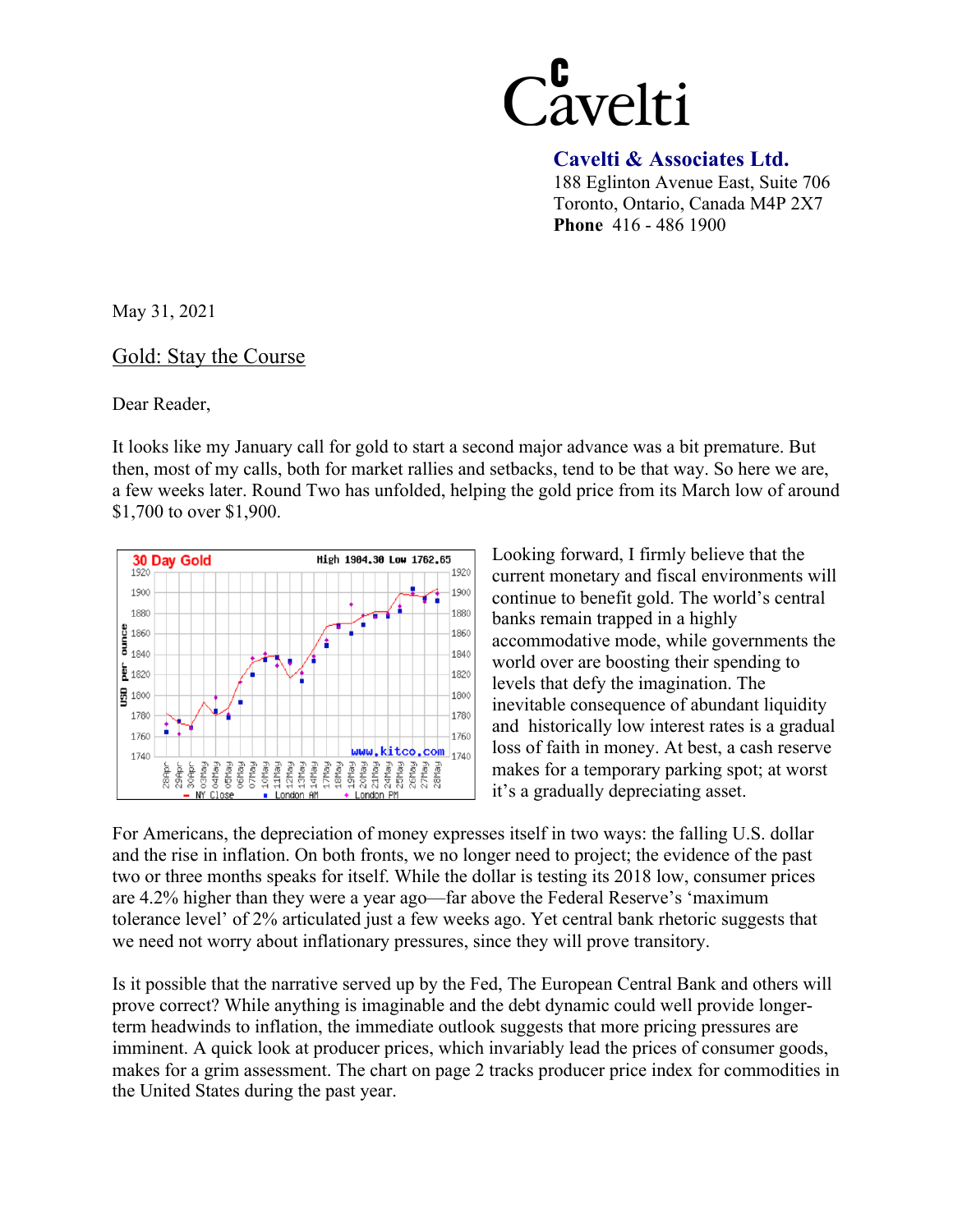

In addition to rising commodity prices feeding through into consumer prices, there are other problems. Wage costs are broadly rising, and COVID-inspired supply chain disruptions cause sporadic shortages, which can seriously aggravate price pressures.

As long as central banks dismiss these concerns and refuse to allow interest rates to rise, negative real interest rates make for an ideal environment for gold.

Given this backdrop, my advice remains unchanged: hold on to your gold position, ideally in physical form. There are also attractive opportunities in the gold mining sector. Several of the larger producers are well managed (something we haven't seen for a long time), trade at historically attractive multiples, and generate strong cash flows.

## A Brief Look at Cryptos

Several readers have asked about crypto-currencies, especially in the context of the dramatic advance most digital assets experienced between early February and mid-April. Did the crypto space attract capital that might otherwise have flowed into gold? It certainly seems that way. Conversely, the brutal decline of more than 40% in leading cryptos like Bitcoin (see chart below) and Ethereum during the past six weeks may have redirected investors towards gold.



Another, more complex question: should cryptos be included in a diversified investment portfolio, despite their speculative character and their volatility?

Let me deal with the speculative element first. While the concept of a purely digital asset is a stretch to most investors, we need to recognize that many other financial instruments are arguably even more

speculative. I can think of bonds issued by zombie corporations, stocks in companies with deplorable balance sheets and poor trading liquidity and—you may be surprised—the currencies issued by most governments. The only reason I feel more relaxed about owning a fiat currency like the U.S. dollar than owning Bitcoin is that it's widely accepted, more deeply integrated into everyday transaction platforms, and far less volatile.

On the other hand, volatility can be your friend, especially in the speculative realm, and a diversified investment portfolio typically contains a small allocation to speculative assets. The emphasis here is on *small*.